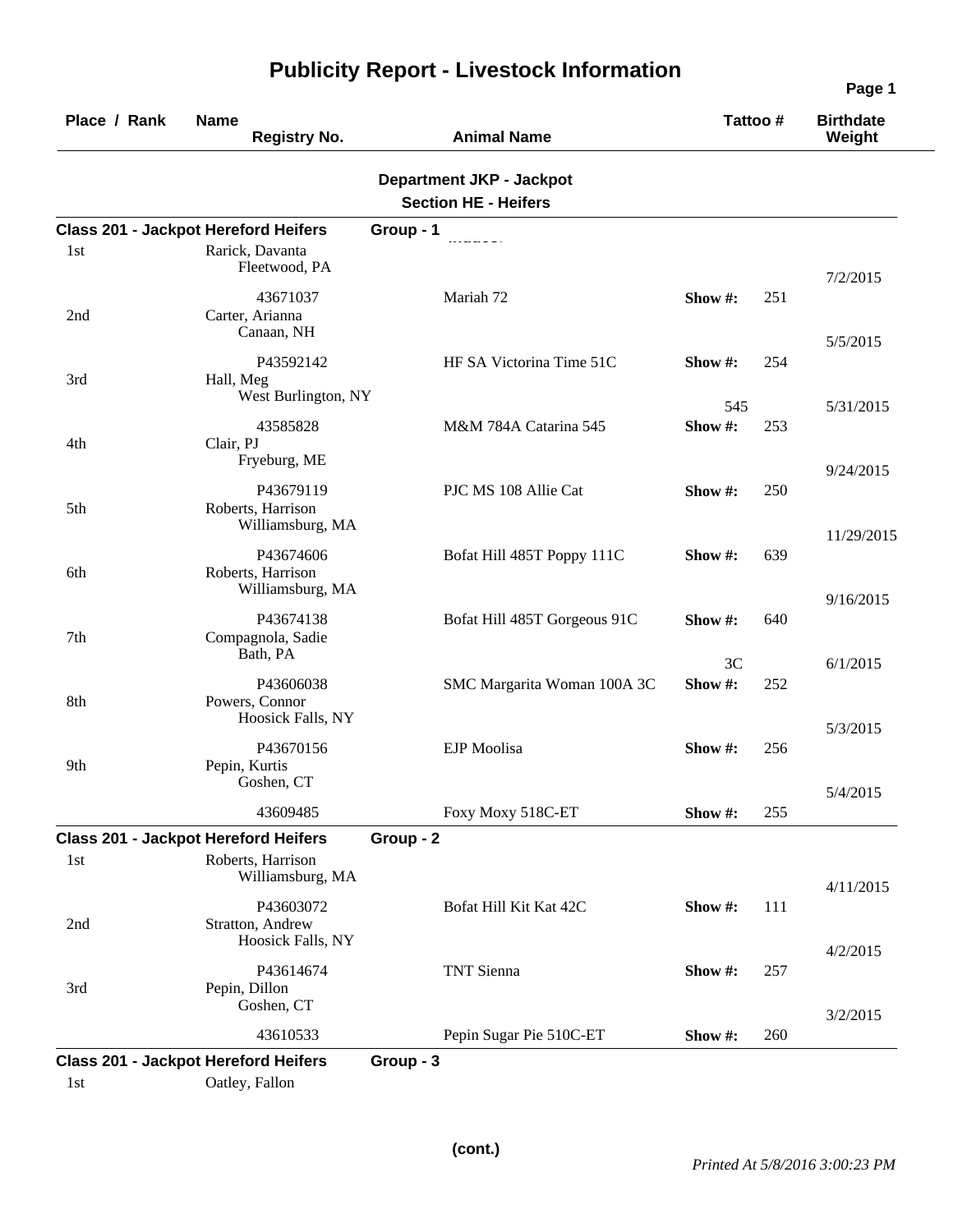| Place / Rank | <b>Name</b><br><b>Registry No.</b>                                         | <b>Animal Name</b>                     |             | Tattoo #                  | <b>Birthdate</b><br>Weight |
|--------------|----------------------------------------------------------------------------|----------------------------------------|-------------|---------------------------|----------------------------|
|              | <b>Class 201 - Jackpot Hereford Heifers</b>                                | $Group - 3 - (cont.)$                  |             |                           |                            |
|              | West Greenwich, RI                                                         |                                        |             |                           | 1/30/2015                  |
| 2nd          | 43656303<br>Billing, Abigail S<br>Greendell, NJ                            | SSF KKH 88X MirrorImage 513-ET Show #: |             | 262                       |                            |
| 3rd          | P43571911<br>Oatley, Caroline<br>West Greenwich, RI                        | GP Yours Truly 0058 156C-ET            | Show $\#$ : | 263                       | 1/11/2015                  |
| 4th          | P43653700<br>Pastor, Chelsea                                               | SSF 212 Keysha CJ 515                  | Show $\#$ : | 261                       | 2/5/2015                   |
|              | Branchville, NJ                                                            |                                        | 154C        |                           | 1/8/2015                   |
| 5th          | P43571908<br>Powers, MacKenzie<br>Hoosick Falls, NY                        | GP Yours Truly 0058 154C-ET            | Show #:     | 643                       |                            |
| 6th          | P43611857<br>Pastor, Chelsea, Kendall & Isabella Hewitt                    | EJP Storm S01C                         | Show $\#$ : | 264                       | 1/2/2015                   |
|              | Branchville, NJ                                                            |                                        | 160C        |                           | 1/24/2015                  |
|              | P43571241                                                                  | GP Paula Girl 0058 160C                | Show#:      | 644                       |                            |
|              | <b>Class 201 - Jackpot Hereford Heifers</b>                                | Group - 4                              |             |                           |                            |
| 1st          | Vogel, Payton                                                              |                                        |             |                           |                            |
|              | West Burlington, NY                                                        |                                        | 470B        |                           | 8/22/2014                  |
| 2nd          | 43567673<br>Pepin, Tristan                                                 | MAV Aspen 470B ET                      | Show #:     | 271                       |                            |
|              | Goshen, CT                                                                 |                                        |             |                           | 9/5/2014                   |
| 3rd          | 43531346<br>Hotchkiss, Hailey, Blue Moon Farm<br>Terryville, CT            | Pepin Rubys Flame 438B                 | Show #:     | 269                       |                            |
|              |                                                                            |                                        |             | LE: 107B                  | 10/7/2014                  |
| 4th          | 43617014<br>Budney, Elliot Davis, Skye Sabra Budney<br>Lebanon, CT         | Blue Moon 158W Tiffany 107B-ET         | Show $#$ :  | 268                       |                            |
|              |                                                                            |                                        |             | KEB <sub>02B</sub>        | 9/1/2014                   |
| 5th          | P43517731<br>Fredrickson, Anna<br>Wolfboro, NH                             | KEB Rosalie Ribeye 80X B               | Show #:     | 270                       |                            |
| 6th          | P43560042<br>Budney, Skye Sabra, Elliot Davis Budney                       | THF Bricka 15B                         | Show #:     | 531                       | 9/5/2014                   |
|              | Lebanon, CT                                                                |                                        |             |                           |                            |
| 7th          | P43610710<br>Billing, Abigail S                                            | KEB Ritzy Ribeye 80X B                 | Show #:     | KEB <sub>06B</sub><br>266 | 12/4/2014                  |
|              | Greendell, NJ                                                              |                                        |             |                           | 11/14/2014                 |
| 8th          | P43560807<br>Pastor, Chelsea, Kendall & Isabella Hewitt<br>Branchville, NJ | GP Goldigga 832T 150B-ET               | Show #:     | 642                       |                            |
|              |                                                                            |                                        | 147B        |                           | 9/12/2014                  |
|              | P43560930                                                                  | GP MS Uffizi 34S 147B-ET               | Show #:     | 645                       |                            |

**Class 204 - Jackpot Angus Heifers Group - 1**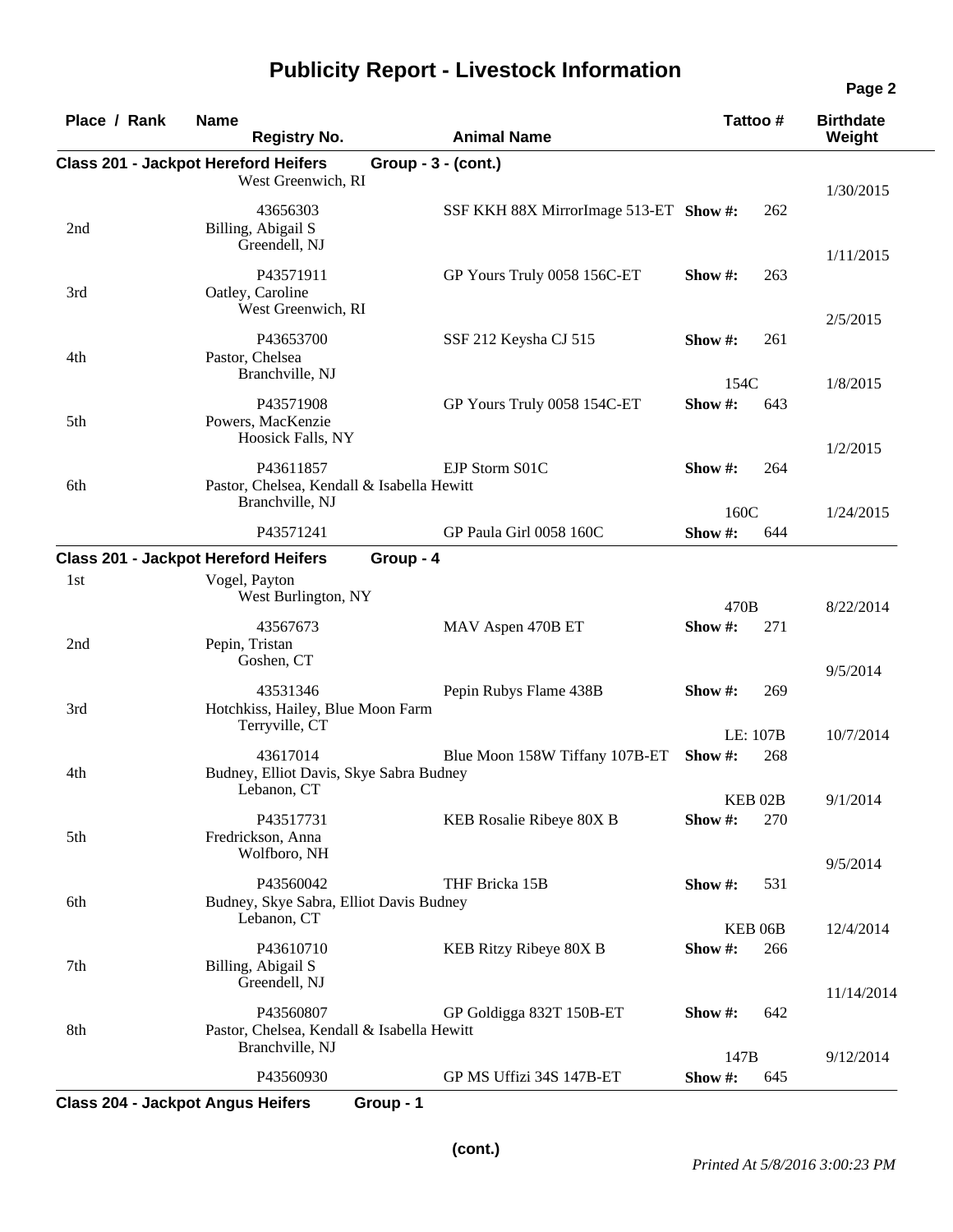| Place / Rank                             | <b>Name</b>  | <b>Registry No.</b>                                                                 |                     | <b>Animal Name</b>          |             |                   | Tattoo # | <b>Birthdate</b><br>Weight |
|------------------------------------------|--------------|-------------------------------------------------------------------------------------|---------------------|-----------------------------|-------------|-------------------|----------|----------------------------|
| <b>Class 204 - Jackpot Angus Heifers</b> |              |                                                                                     | Group - 1 - (cont.) |                             |             |                   |          |                            |
| 1st<br>2nd                               |              | Mowat, Alysa<br>Nepean, ONT<br>Canada<br>18167448<br>Morgan clauss<br>Jefferson, NH |                     | WPA Sangria 15036           | Show $#$ :  | Pc <sub>6</sub> c | 275      | 5/5/2015<br>5/2/2015       |
| 3rd                                      |              | 18450296<br>Giles, Gunner<br>Millbrook, NY                                          |                     | Pcsc zoey's brillance       | Show#:      | 3415              | 606      | 3/3/2015                   |
| 4th                                      |              | 18327859<br>Brennan, Emily<br>Cobleskill, NY                                        |                     | Katinka of Fairfield 3415   | Show #:     |                   | 278      | 4/2/2015                   |
| 5th                                      |              | 18207628<br>Kelley, Matthew<br>Cobleskill, NY                                       |                     | HWK Beauty 4X2C             | Show $\#$ : |                   | 277      | 5/2/2015                   |
|                                          |              | 18228877                                                                            |                     | HWK Zara 905 8C             | Show $#$ :  |                   | 276      |                            |
| <b>Class 204 - Jackpot Angus Heifers</b> |              |                                                                                     | Group - 2           |                             |             |                   |          |                            |
| 1st                                      | Coutu, Tyler | Eaton, NH                                                                           |                     |                             |             | Pc <sub>1c</sub>  |          | 1/2/2015                   |
| 2nd                                      |              | 18450297<br>Kings Roaming Angus Farm<br>Cobleskill, NY                              |                     | Pcsc Tina Factor            | Show #:     |                   | 613      | 1/29/2015                  |
| 3rd                                      | Philip Keck  | 18406866<br>Keck, Wyatt, Ashley Keck, Paul Keck<br>Poughkeepsie, NY                 |                     | <b>KRA Lady C02</b>         | Show #:     | 519               | 279      | 1/26/2015                  |
|                                          |              | 18173561                                                                            |                     | Rally Pride Lucy 519        | Show#:      |                   | 280      |                            |
| <b>Class 204 - Jackpot Angus Heifers</b> |              |                                                                                     | Group - 3           |                             |             |                   |          |                            |
| 1st                                      |              | Giles, Gunner<br>Millbrook, NY                                                      |                     |                             |             | 483               |          | 10/17/2014                 |
| 2nd                                      |              | <b>SUNY Cobleskill</b><br>Cobleskill, NY                                            |                     | Walbridge Elela 483         | Show #:     | 1402              | 281      | 8/20/2014                  |
|                                          |              | 18089694                                                                            |                     | Cobys Miss Green Blaze 1402 | Show #:     |                   | 282      |                            |
|                                          |              | <b>Class 205 - Jackpot Simmental Percentage Heifers</b>                             |                     |                             |             |                   |          |                            |
| 1st                                      |              | Hall, Meg, Nolan Schmidt<br>East Dixfield, ME                                       |                     |                             |             | 502C              |          | 2/23/2015                  |
| 2nd                                      |              | 3010169<br>Vogel, Payton<br>West Burlington, NY                                     |                     | WP/SLP Khole 502C           | Show #:     | 568C              | 285      | 11/22/2015                 |
| 3rd                                      |              | 3065536<br>Rathbun, Annie<br>Hebron, CT                                             |                     | MMCC 7196 Charisma 568C     | Show #:     |                   | 283      |                            |
|                                          |              | 3033864                                                                             |                     | <b>HFSC</b> Chardonnay      | Show #:     |                   | 284      | 5/3/2015                   |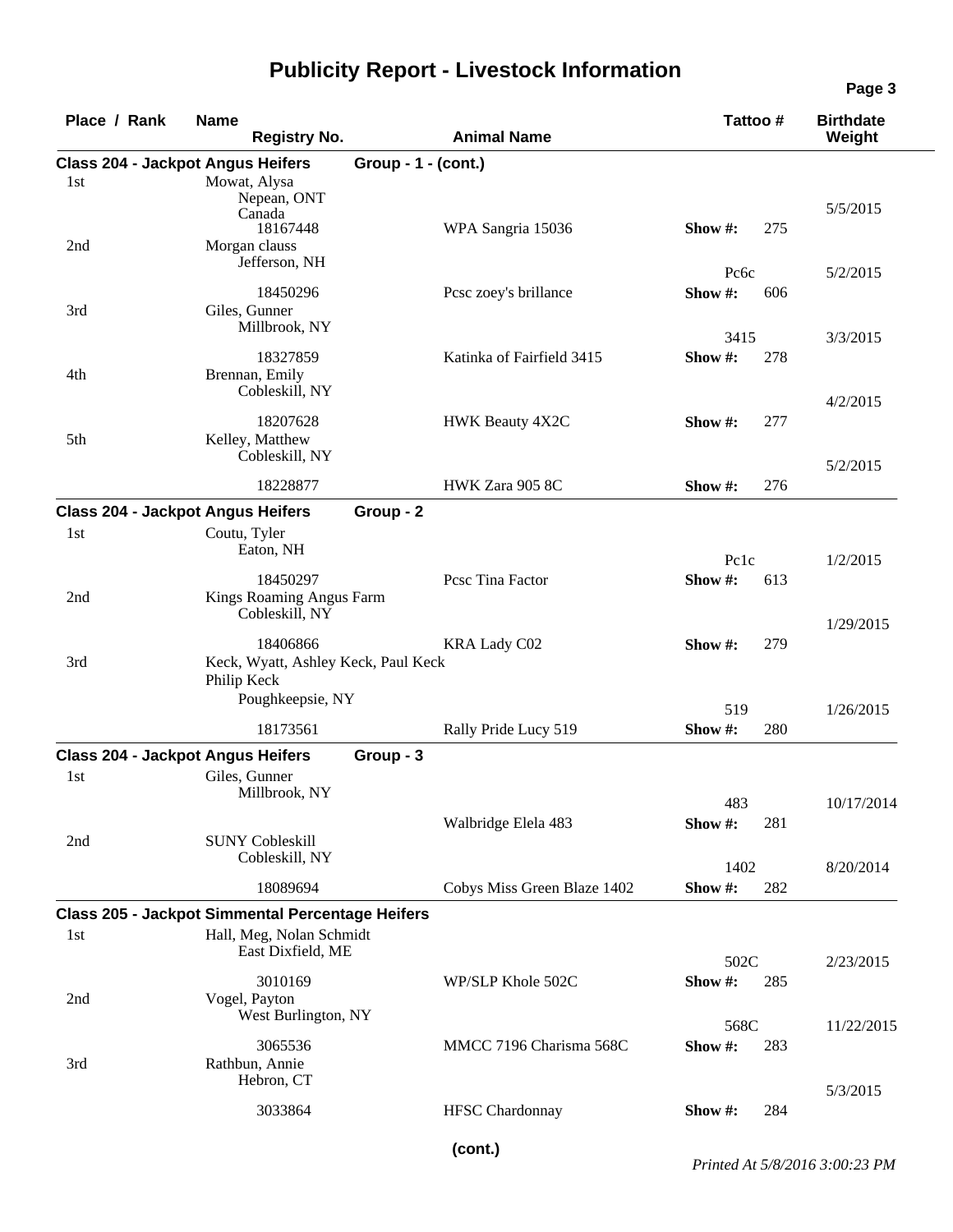| Place / Rank                            | <b>Name</b><br><b>Registry No.</b>                                        | <b>Animal Name</b>   | Tattoo#                            | <b>Birthdate</b><br>Weight |
|-----------------------------------------|---------------------------------------------------------------------------|----------------------|------------------------------------|----------------------------|
| 4th                                     | <b>Class 205 - Jackpot Simmental Percentage Heifers</b><br>Clauss, Morgan | Group - - (cont.)    |                                    |                            |
| 5th                                     | Jefferson, NH<br>3059327<br>Jones, Brianna                                | Pcsc Nothern lady    | Pc13c<br>Show#:<br>607             | 6/30/2015                  |
|                                         | Eagle Bridge, NY                                                          |                      |                                    | 1/3/2015                   |
|                                         | 2959627                                                                   | LKF Cocoa C20        | Show #:<br>286                     |                            |
| 1st                                     | <b>Class 206 - Jackpot Simmental Heifers</b><br>Couto, Tyler<br>Eaton, NH | Group - 1            |                                    | 7/4/2015                   |
| 2nd                                     | Morgan clauss<br>Jefferson, NH                                            | PCSC Lady Right 4C   | Show #:<br>527                     |                            |
| 3rd                                     | 3021921<br>Morgan clauss<br>Jefferson, NH                                 | Grtf rubys cheyenne  | T <sub>11</sub> c<br>Show#:<br>608 | 5/16/2015                  |
| 4th                                     | 3059320<br>Morgan clauss<br>Jefferson, NH                                 | Pcsc baby steps 8c   | Pc8c<br>Show#:<br>609              | 4/20/2015                  |
| 5th                                     | 2960851<br>Murphy, Jala A<br>Eagle Bridge, NY                             | Grtf Lacey's legacy  | Ct07<br>Show#:<br>610              | 3/6/2015                   |
| 6th                                     | 2959622<br>Hay, Nathan<br>Carlisle, NY                                    | LKF Cleopatra C28    | C28<br>Show #:<br>288              | 3/25/2015                  |
|                                         | 2961290                                                                   | NAH Josie Jewel C10  | 287<br>Show #:                     | 4/12/2015                  |
|                                         | <b>Class 206 - Jackpot Simmental Heifers</b>                              | Group - 2            |                                    |                            |
| 1st                                     | Jurgilewicz, Kelsey<br>Norfolk, CT                                        |                      | C <sub>218</sub>                   | 1/17/2015                  |
| 2nd                                     | 2962600<br>Murphy, Jala A<br>Eagle Bridge, NY                             | SVJ Sheza Dandy C218 | Show $#$ :<br>289                  |                            |
| 3rd                                     | 2959625<br>Dias, Lily<br>Norton, MA                                       | LKF Calypso Rose C19 | C19<br>Show #:<br>291              | 1/2/2015                   |
|                                         | 2958873                                                                   | Tequila Sunrise      | RC3<br>Show #:<br>290              | 1/15/2015                  |
| <b>Class 207 - Jackpot AOBP Heifers</b> |                                                                           |                      |                                    |                            |
| 1st                                     | Weaber, Julia<br>Harrodsburg, KY                                          |                      |                                    | 2/16/2014                  |
| 2nd                                     | 2064850<br>Jurgilewicz, Kelsey<br>Norfolk, CT                             | <b>SKLS 0203B</b>    | Show #:<br>646<br>34C              | 5/15/2015                  |
| 3rd                                     | RF708864<br>Carter, Arianna                                               | PCC MS Erica 34C     | Show #:<br>292                     |                            |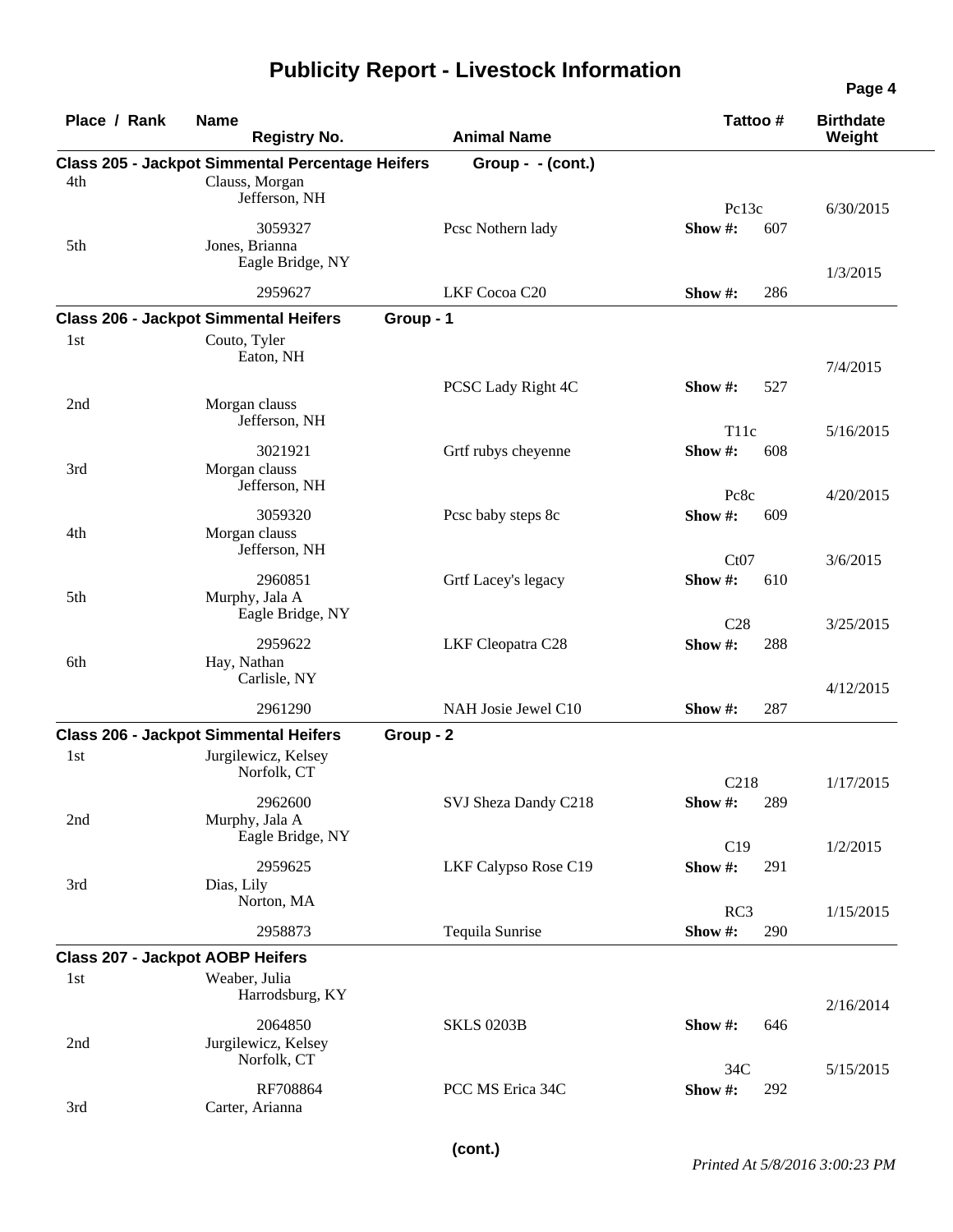| Place / Rank | <b>Name</b><br><b>Registry No.</b>                                               | <b>Animal Name</b>             | Tattoo#              | <b>Birthdate</b><br>Weight |
|--------------|----------------------------------------------------------------------------------|--------------------------------|----------------------|----------------------------|
|              | <b>Class 207 - Jackpot AOBP Heifers</b>                                          | Group - $-(\text{cont.})$      |                      |                            |
|              | Canaan, NH                                                                       |                                |                      | 5/18/2015                  |
|              | F1211950                                                                         | <b>BC</b> Belleza Blanca       | Show#:<br>627        |                            |
|              | <b>Class 208 - Jackpot Belted Galloway Heifers</b>                               |                                |                      |                            |
| 1st          | Pampreen, Steven<br>Marlborough, CT                                              |                                |                      | 4/3/2015                   |
|              | 39112B                                                                           | Spring Fed Belties Bippity Bop | 293<br>Show #:       |                            |
|              | <b>Class 209 - Jackpot Lowline Heifers</b>                                       |                                |                      |                            |
| 1st          | Griswold, Blake<br>Southampton, MA                                               |                                | L:JPC R:C1           | 4/11/2015                  |
|              | FF28084                                                                          | JPC Virginia Hill C1           | Show #:<br>294       |                            |
|              | <b>Class 210 - Jackpot Non-Papered Heifers</b>                                   | Group - 0                      |                      |                            |
| 1st          | Chernicki, Caitlyn<br>Hanson, MA                                                 |                                |                      | 6/13/2015                  |
|              |                                                                                  | Serenity                       | 297<br>Show #:       |                            |
| 2nd          | <b>SUNY Cobleskill</b>                                                           |                                |                      |                            |
|              | Cobleskill, NY                                                                   |                                | 507                  | 9/28/2015                  |
|              |                                                                                  | Cobys Pride 507                | Show#:<br>274        |                            |
| 3rd          | Giguere, Dominique<br>Exeter, RI                                                 |                                |                      | 4/8/2015                   |
|              |                                                                                  | Octavia                        | Show #:<br>299       |                            |
| 4th          | Smith, Laura A<br>Lebanon, CT                                                    |                                |                      | 8/26/2015                  |
|              |                                                                                  | Chloe                          | Show#:<br>295        |                            |
| 5th          | Kelley, Alayna<br>Southbridge, MA                                                |                                |                      |                            |
|              |                                                                                  |                                | 007<br>Show#:        | 10/14/2015                 |
|              |                                                                                  | Impressive                     | 273                  |                            |
| 1st          | <b>Class 211 - Jackpot Maine Heifers</b><br>Rathbun, Annie<br>Hebron, CT         |                                |                      |                            |
|              | 463011                                                                           | FC Holly                       | Show #:<br>301       | 4/8/2015                   |
|              | <b>Class 212 - Jackpot Heifer Chi-Maine</b>                                      |                                |                      |                            |
| 1st          | Briggs, Olivia<br>Sullivan, NH                                                   |                                |                      |                            |
| 2nd          | 378680<br>Cranwell, Haley                                                        | Daisy 25C                      | 25C<br>Show#:<br>305 | 3/14/2015                  |
|              | Eaton, NY<br>840003133282777                                                     |                                | Show #:<br>303       | 5/6/2015                   |
|              |                                                                                  | Abby                           |                      |                            |
| 1st          | <b>Class 215 - Jackpot Heifer Maintainer</b><br>Weaber, Julia<br>Harrodsburg, KY |                                |                      | 6/20/2015                  |
| 2nd          | 466099<br>Fredrickson, Anna                                                      | <b>SLFA Labye</b>              | Show #:<br>647       |                            |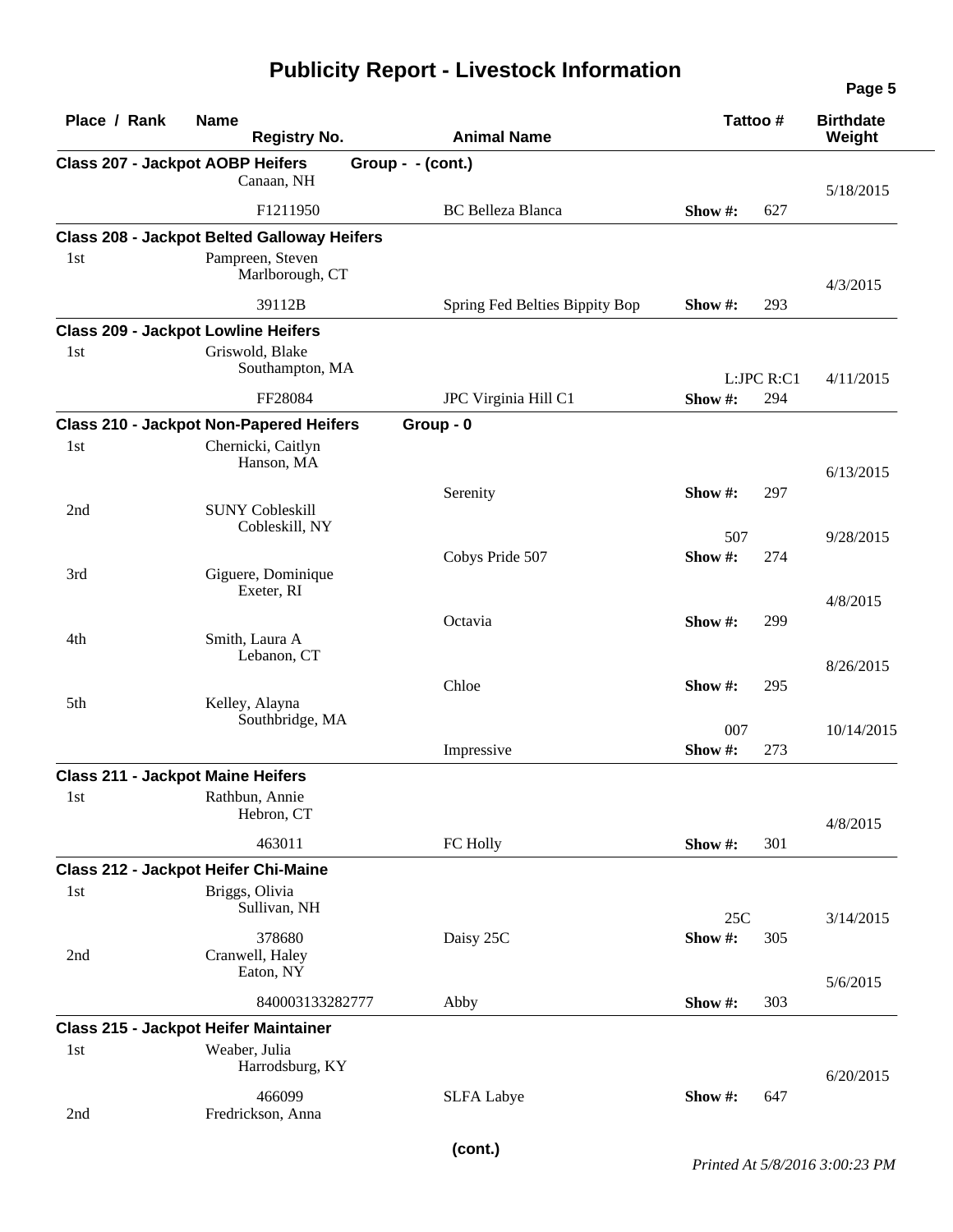| Place / Rank | <b>Name</b><br><b>Registry No.</b>                            | <b>Animal Name</b>   | Tattoo#            | <b>Birthdate</b><br>Weight |
|--------------|---------------------------------------------------------------|----------------------|--------------------|----------------------------|
|              | <b>Class 215 - Jackpot Heifer Maintainer</b>                  | Group - - (cont.)    |                    |                            |
|              | Wolfboro, NH                                                  |                      |                    | 2/22/2015                  |
|              | 458185                                                        | AJF Baby Bear 1C     | 308<br>Show $\#$ : |                            |
|              | <b>Class 219 - Jackpot Angus Heifer Grand Champion</b>        |                      |                    |                            |
| 1st          | Coutu, Tyler                                                  |                      |                    |                            |
|              | Eaton, NH                                                     |                      | Pclc               | 1/2/2015                   |
|              | 18450297                                                      | Pcsc Tina Factor     | Show $#$ :<br>613  |                            |
|              | <b>Class 219 - Jackpot Angus Heifer Grand Champion</b>        |                      |                    |                            |
|              | Eaton, NH                                                     |                      | Pc <sub>1c</sub>   | 1/2/2015                   |
|              | 18450297                                                      | Pesc Tina Factor     | Show #:<br>613     |                            |
|              | Class 220 - Jackpot Angus Heifer Reserve Grand Champion       |                      |                    |                            |
| 1st          | Mowat, Alysa                                                  |                      |                    |                            |
|              | Nepean, ONT                                                   |                      |                    | 5/5/2015                   |
|              | Canada<br>18167448                                            | WPA Sangria 15036    | 275<br>Show $\#$ : |                            |
|              | <b>Class 221 - Jackpot Chi-Maine Heifer Grand Champion</b>    |                      |                    |                            |
| 1st          | Briggs, Olivia                                                |                      |                    |                            |
|              | Sullivan, NH                                                  |                      | 25C                | 3/14/2015                  |
|              | 378680                                                        | Daisy 25C            | Show #:<br>305     |                            |
|              | Class 222 - Jackpot Chi-Maine Heifer Reserve Grand Champion   |                      |                    |                            |
| 1st          | Cranwell, Haley                                               |                      |                    |                            |
|              | Eaton, NY                                                     |                      |                    | 5/6/2015                   |
|              | 840003133282777                                               | Abby                 | 303<br>Show $#$ :  |                            |
|              | Class 223 - Jackpot Simm Heifer Grand Champion                |                      |                    |                            |
| 1st          | Jurgilewicz, Kelsey                                           |                      |                    |                            |
|              | Norfolk, CT                                                   |                      | C <sub>218</sub>   | 1/17/2015                  |
|              | 2962600                                                       | SVJ Sheza Dandy C218 | Show #:<br>289     |                            |
|              | <b>Class 224 - Jackpot Simm Heifer Reserve Grand Champion</b> |                      |                    |                            |
| 1st          | Couto, Tyler                                                  |                      |                    |                            |
|              | Eaton, NH                                                     |                      |                    | 7/4/2015                   |
|              |                                                               | PCSC Lady Right 4C   | 527<br>Show $#$ :  |                            |
|              | <b>Class 227 - Jackpot Non-Papered Heifer Grand Champion</b>  |                      |                    |                            |
| 1st          | Chernicki, Caitlyn                                            |                      |                    |                            |
|              | Hanson, MA                                                    |                      |                    | 6/13/2015                  |
|              |                                                               | Serenity             | 297<br>Show $#$ :  |                            |
|              | Class 228 - Jackpot Non-Papered Heifer Reserve Grand Champion |                      |                    |                            |
| 1st          | <b>SUNY Cobleskill</b>                                        |                      |                    |                            |
|              | Cobleskill, NY                                                |                      | 507                | 9/28/2015                  |
|              |                                                               | Cobys Pride 507      | Show #:<br>274     |                            |
|              | Class 230 - Jackpot Hereford Heifer Grand Champion            |                      |                    |                            |
| 1st          | Vogel, Payton                                                 |                      |                    |                            |

**Page 6**

 $\overline{\phantom{0}}$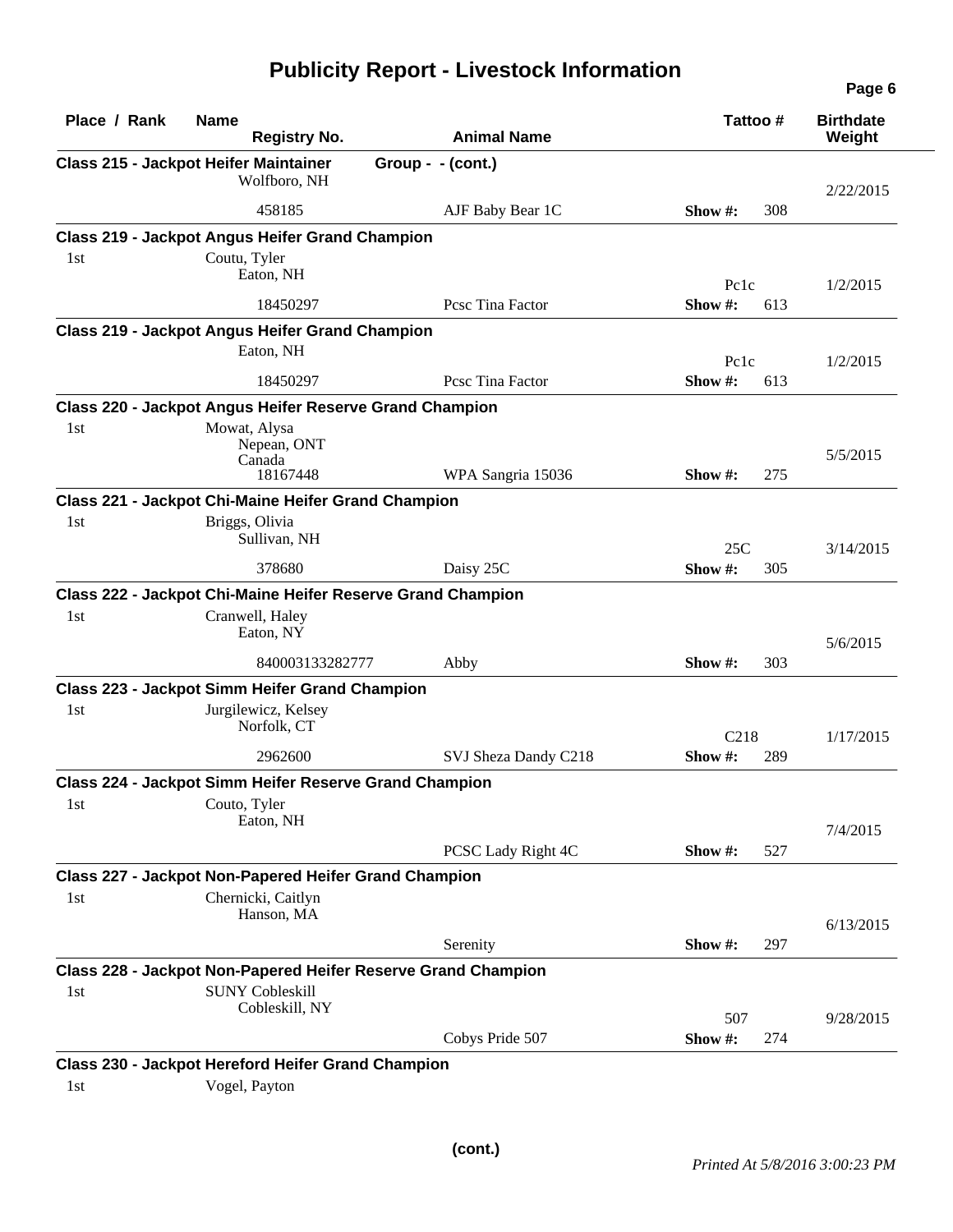| Place / Rank | <b>Name</b><br><b>Registry No.</b>                                                   | <b>Animal Name</b>             |            | Tattoo#    | <b>Birthdate</b><br>Weight |
|--------------|--------------------------------------------------------------------------------------|--------------------------------|------------|------------|----------------------------|
|              | Class 230 - Jackpot Hereford Heifer Grand Champion                                   | Group - $-(\text{cont.})$      |            |            |                            |
|              | West Burlington, NY                                                                  |                                | 470B       |            | 8/22/2014                  |
|              | 43567673                                                                             | MAV Aspen 470B ET              | Show $#$ : | 271        |                            |
|              | <b>Class 230 - Jackpot Hereford Heifer Grand Champion</b>                            |                                |            |            |                            |
|              | West Burlington, NY                                                                  |                                | 470B       |            | 8/22/2014                  |
|              | 43567673                                                                             | MAV Aspen 470B ET              | Show #:    | 271        |                            |
|              | Class 231 - Jackpot Hereford Heifer Reserve Grand Champion                           |                                |            |            |                            |
| 1st          | Rarick, Davanta                                                                      |                                |            |            |                            |
|              | Fleetwood, PA                                                                        |                                |            |            | 7/2/2015                   |
|              | 43671037                                                                             | Mariah 72                      | Show $#$ : | 251        |                            |
|              | <b>Class 234 - Jackpot Simmental Percentage Heifer Grand Champion</b>                |                                |            |            |                            |
| 1st          | Hall, Meg, Nolan Schmidt                                                             |                                |            |            |                            |
|              | East Dixfield, ME                                                                    |                                | 502C       |            | 2/23/2015                  |
|              | 3010169                                                                              | WP/SLP Khole 502C              | Show $#$ : | 285        |                            |
|              | <b>Class 235 - Jackpot SimmPerc Heifer Reserve Grand Champion</b>                    |                                |            |            |                            |
| 1st          | Vogel, Payton                                                                        |                                |            |            |                            |
|              | West Burlington, NY                                                                  |                                | 568C       |            | 11/22/2015                 |
|              | 3065536                                                                              | MMCC 7196 Charisma 568C        | Show #:    | 283        |                            |
|              | Class 236 - Jackpot Belted Galloway Heifer Grand Champion                            |                                |            |            |                            |
| 1st          | Pampreen, Steven<br>Marlborough, CT                                                  |                                |            |            | 4/3/2015                   |
|              | 39112B                                                                               | Spring Fed Belties Bippity Bop | Show $#$ : | 293        |                            |
|              | <b>Class 242 - Jackpot Maintainer Heifer Grand Champion</b>                          |                                |            |            |                            |
| 1st          | Weaber, Julia<br>Harrodsburg, KY                                                     |                                |            |            | 6/20/2015                  |
|              | 466099                                                                               | <b>SLFA Labye</b>              | Show $#$ : | 647        |                            |
|              | Class 243 - Jackpot Maintainer Heifer Reserve Grand Champion                         |                                |            |            |                            |
| 1st          | Fredrickson, Anna                                                                    |                                |            |            |                            |
|              | Wolfboro, NH                                                                         |                                |            |            | 2/22/2015                  |
|              | 458185                                                                               | AJF Baby Bear 1C               | Show $#$ : | 308        |                            |
|              | Class 246 - Jackpot Lowline Heifer Grand Champion                                    |                                |            |            |                            |
| 1st          | Griswold, Blake<br>Southampton, MA                                                   |                                |            | L:JPC R:C1 |                            |
|              | FF28084                                                                              | JPC Virginia Hill C1           | Show#:     | 294        | 4/11/2015                  |
|              | <b>Class 248 - Jackpot AOPB Heifer Grand Champion</b>                                |                                |            |            |                            |
| 1st          | Weaber, Julia                                                                        |                                |            |            |                            |
|              | Harrodsburg, KY                                                                      |                                |            |            | 2/16/2014                  |
|              | 2064850                                                                              | <b>SKLS 0203B</b>              | Show #:    | 646        |                            |
| 1st          | <b>Class 249 - Jackpot AOPB Heifer Reserve Grand Champion</b><br>Jurgilewicz, Kelsey |                                |            |            |                            |